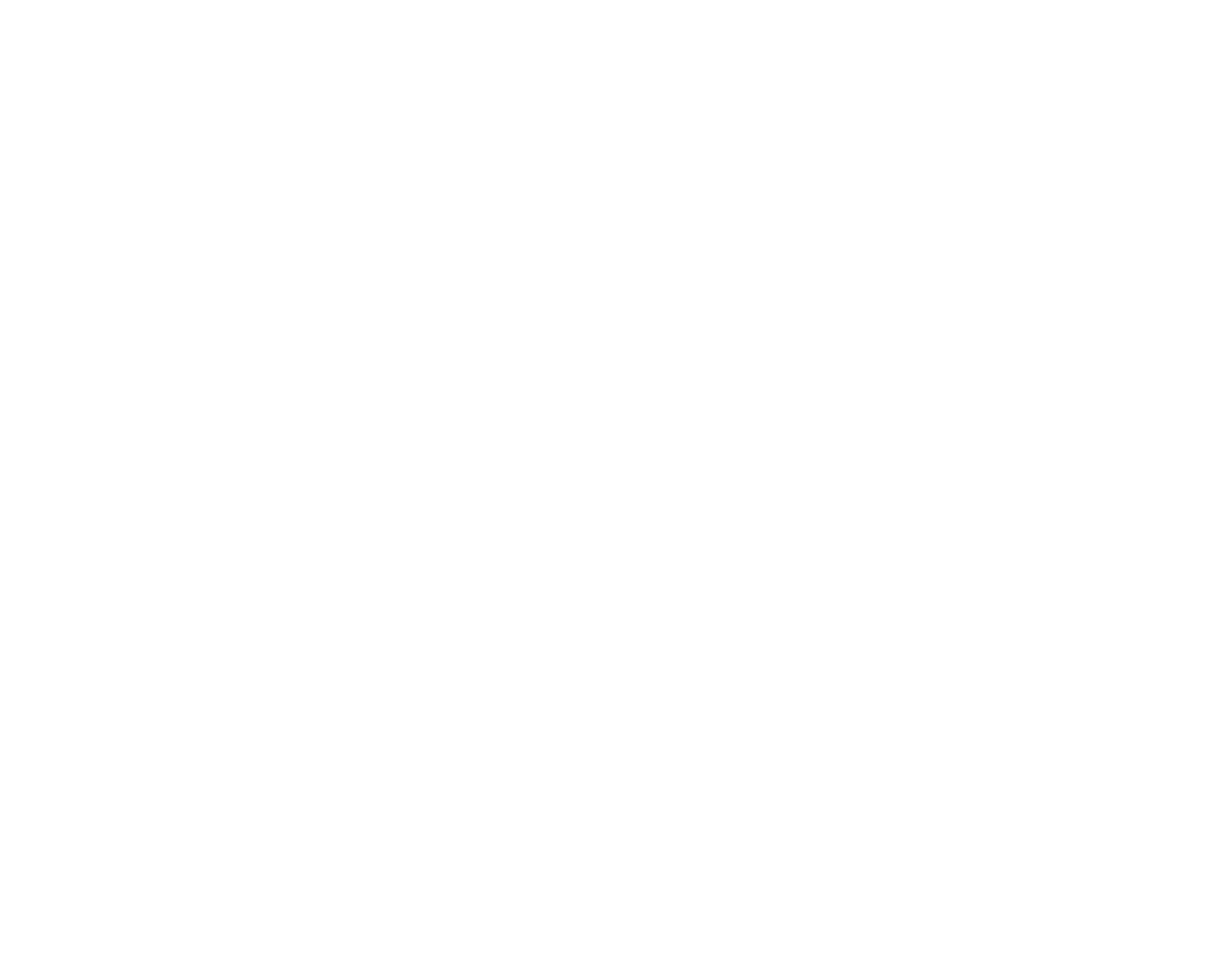ment to the underlying ideas of political liberation is thin, you buy yourself into capitalism very fast. As you climb the hierarchies of your bureaucracy and you shed your politics as you shed your jumble sale clothes your material interest in the status quo climbs with you.

This, I think, is what had happened to many of us radical children of the sixties. Long ago Engels wrote that 'the production of the means of existence… (and) the propagation of the species are in the last resort the determining factors in our lives<sup>'2</sup> so we cannot be surprised to find that the material facts of money and children throw many a radical into the arms of the enemy. Nor should the punks visit them with such wrath. The need for love and comfort is real: it will expand, not contract, after and during radical transformation of society. The point is to develop ways of achieving these fine goals now, without diverting from the struggle to transform the present institutions and ideas which make it impossible for most people to achieve even a fragment of either of them. 'Consumption' isn't the problem. Whatever your politics, you consumeto live and to establish your identity. The problem is that, under capitalism, consumption becomes a fetish, a mask, and a substitute for the fulfilment of the real human need to live as equals and to love selflessly.

## **Contents**

| Beyond the Fragments 14     |  |
|-----------------------------|--|
| In and Against the State 18 |  |
|                             |  |
|                             |  |

<sup>&</sup>lt;sup>2</sup> Engels 'The Origin of the Family, Private Property and the State' (Pathfinder Press, New York, 1972 p. 26). (Michelle Barrett discusses what this text might really mean in 'Women's Oppression Today' (Verso, 1980 pp. 20f).)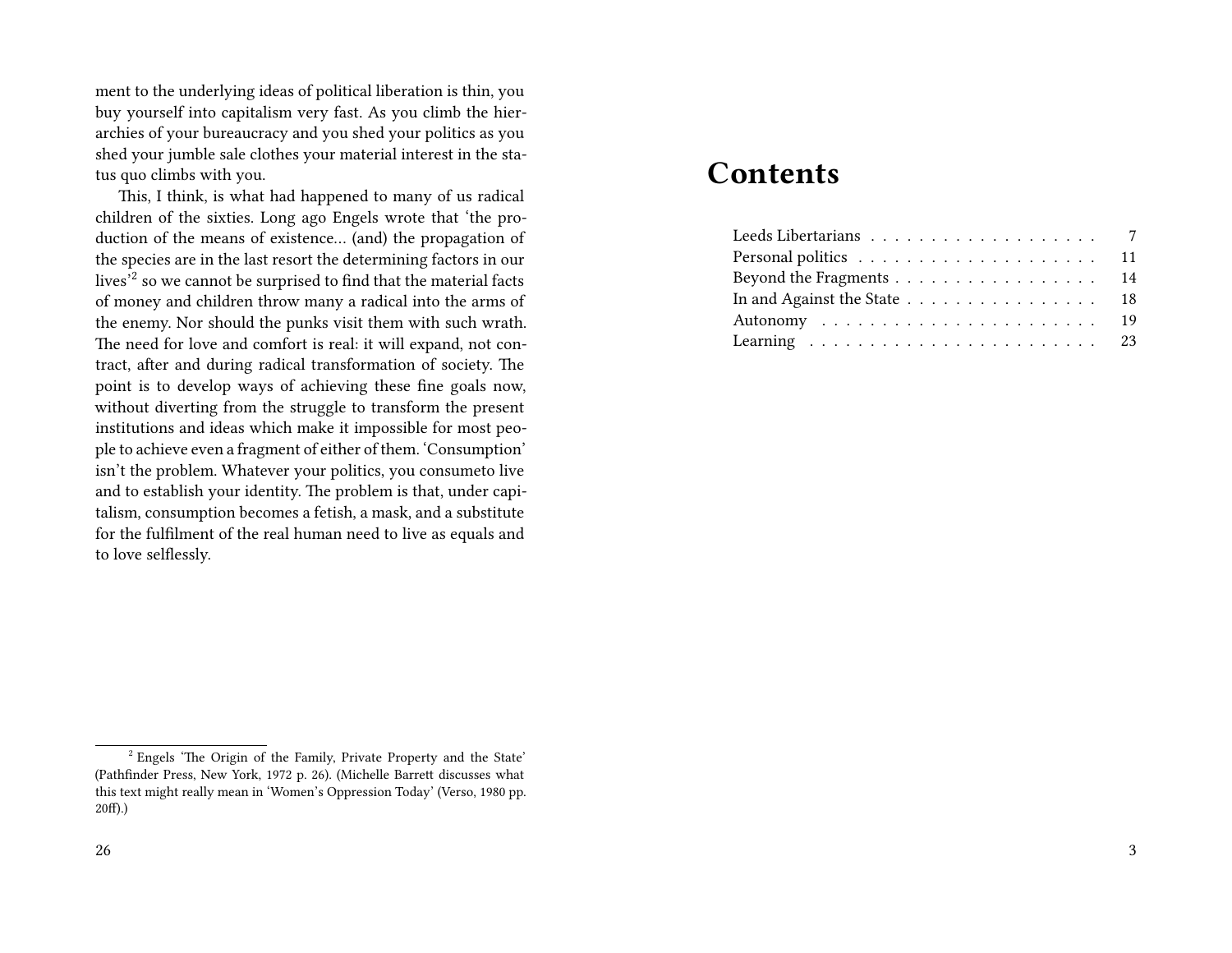It's in these circumstances that it becomes ever more important that we rescue some of our old ideas. If we work for the state, for the voluntary sector or a trade union, we have to renew our commitment to the idea of autonomy. Our job is not to do what our paymasters want us to do — to nurture progressive but non-antagonistic activities ~ but to grapple with the inherent contradiction of our role and clarify those areas in which genuinely independent organising and autonomous political thinking may develop. In our intimate relationships with lovers and children, the libertarian emphasis on oppression, gender stereotyping, the nature of housework, the role of the nuclear family as a conduit for capitalist patriarchy are no less relevant today than they were fifteen or twenty years ago.

It was the libertarian movements of the seventies — particularly the women's movement and those involved in sexual or personal politics ~ which did the groundwork for these ideas, and they need to be developed. For those of us who have fifteen or twenty years of a wage behind us, this thinking has to be accompanied bya critical appraisal of the political value of our chosen employment. The new generations of radicals will no doubt put a pitchfork to this history and, with luck, improve upon it.

In fact, as our spending power increases and we plunge ourselves into the world of consumption with an enthusiasm we had forgotten since our teens, all these issues are sharpened. Our children become the capitalists or radicals of tomorrow via our methods of lavishing love and consumer goods upon them: what we say, what we do, what we buy has a major impact on their personal and political dispositions. For a libertarian, there is nothing more subversive of your ideology than your first baby's smile  $-$  if you've got power in the market you say goodbye to squatting, to collectives, to 'poverty', to emotional egalitarianism. All these political practices, which were so important and so tormenting a few years before are now reinterpreted as fetters on your baby's development. If your commit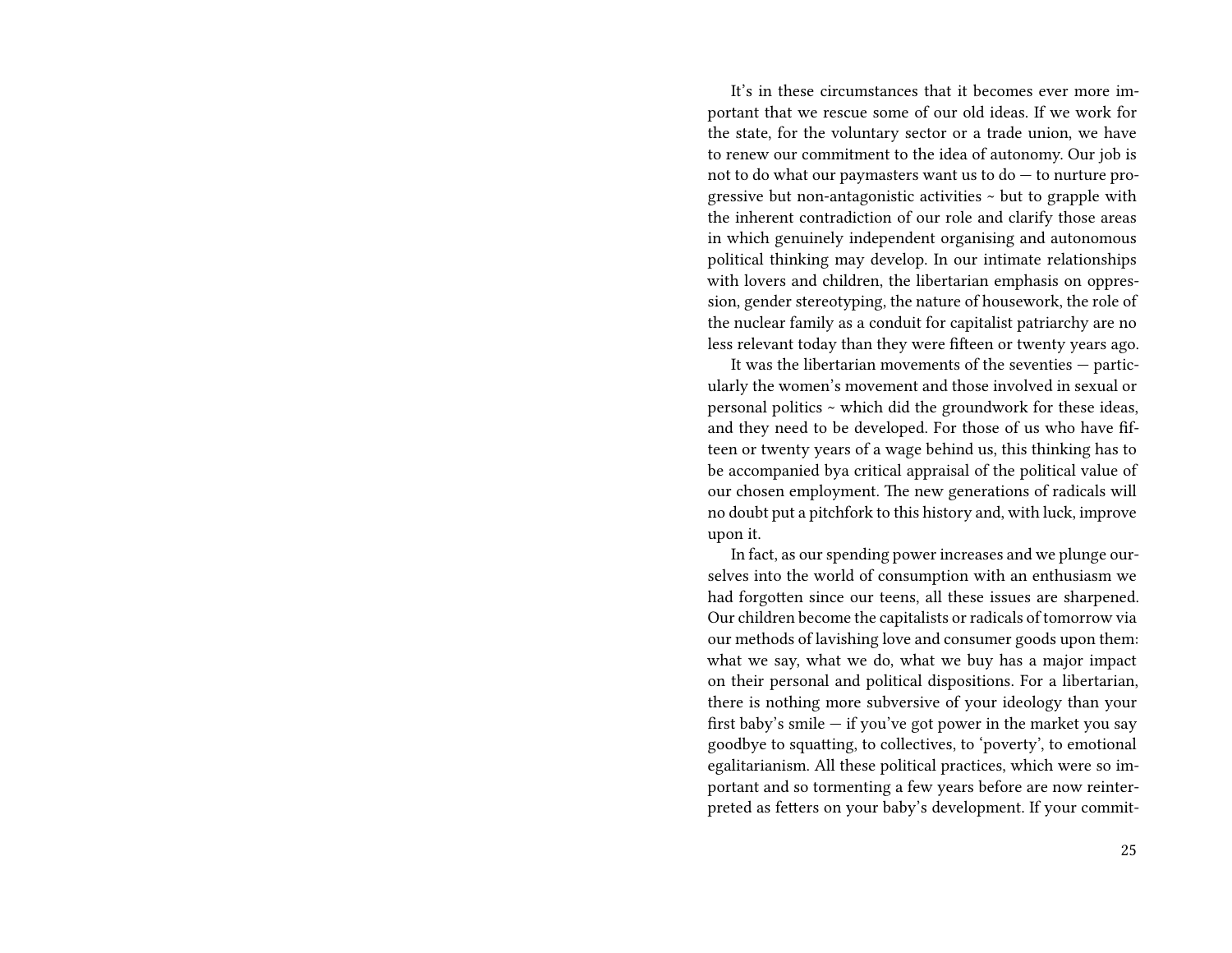seventies, their need for material and emotional growth links these issues in a particularly intractable fashion.

In 'Love and Dread in Modern Times' (Emergency no. 2, 1984), I have reflected in personal terms on how this problem has wrenched my soul. I tried to explain how the very idea of politics began to collapse as I faced the irrelevance of my experience in the seventies to the harsh new world of the eighties; I tried to justify my immersion in pop music, pulp TV, the home and family life by clawing at the progressive ideas (partictilarly around 'love') to be found in those popular activities.

Here, I'm putting a slightly different perspective. For people with marketable talents, people who can command a good wage for their services, there comes a point at which they find that they are capable of accumulating the kind of wealth which can be used to make life very comfortable, materially. Around that time, or, more often, before that realisation, they may well have decided to become a biological parent. If their skills are primarily intellectual, and they are politically radical, the chances are that, by this time, they will be selling their services to the state, in one of its many forms. If they were involved in, or influenced by the libertarian milieu of the early seventies, they may still bear the emotional scars. All these factors will conspire towards a new theory of personal and political life which, in current political discourse, seems to centre on the word 'consumption'. Out of the self-imposed relative poverty and emotional experimentation of their lives in the seventies many of the libertarians have now reconstructed themselves into affluent, well dressed members of relatively conventional emotional units, with steady jobs (and a good pension) in local government, the voluntary sector, a trade union, or education. We may not have moved to the suburbs, but our houses are becoming increasingly suburban, and we worry increasingly about whether our children are suffering at these inner-city schools.

Max Farrar, born 1949, was by 1969 (at Leeds University) calling himself an anarchist, and by 1979 he was deeply committed to Big Flame. By 1989, when this article was published, he was starting a part-time job at Leeds Polytechnic. Over the next 20 years he taught community studies, sociology and cultural studies at what became Leeds Metropolitan University. He remained involved in local political organising, was a co-editor of the independent journal Emergency, and is a founder of the Taking Soundings, the political-cultural discussion group in Leeds. In 2008 he was made Professor for Community Engagement and in 2009 he thinks he's going to be asked to retire.

This article was commissioned by the editor of *Edinburgh Review* on the recommendation of one of his friends, who was BF's National Secretary in the early 1980s. The personal context in which it was written was the bruised emotions of someone whose hyper-political youth seemed somewhat irrelevant. The wider context was the belief that the political ideals of left libertarianism in general, and Big Flame in particular, remained valuable, even if there seemed to be no political formations at the time in which they might come to life.

The article itself attempts to trace the strengths of those ideals – the commitment to personal politics; to the feminist, gay and anti-racists movements; to the theory and practice of autonomy – and explain how their weaknesses – inadequate understanding of personal psychology; excessive confidence in the local state; overemphasis on organisational autonomy and lack of understanding of political autonomy – contributed to the political malaise of the left in the late 1980s.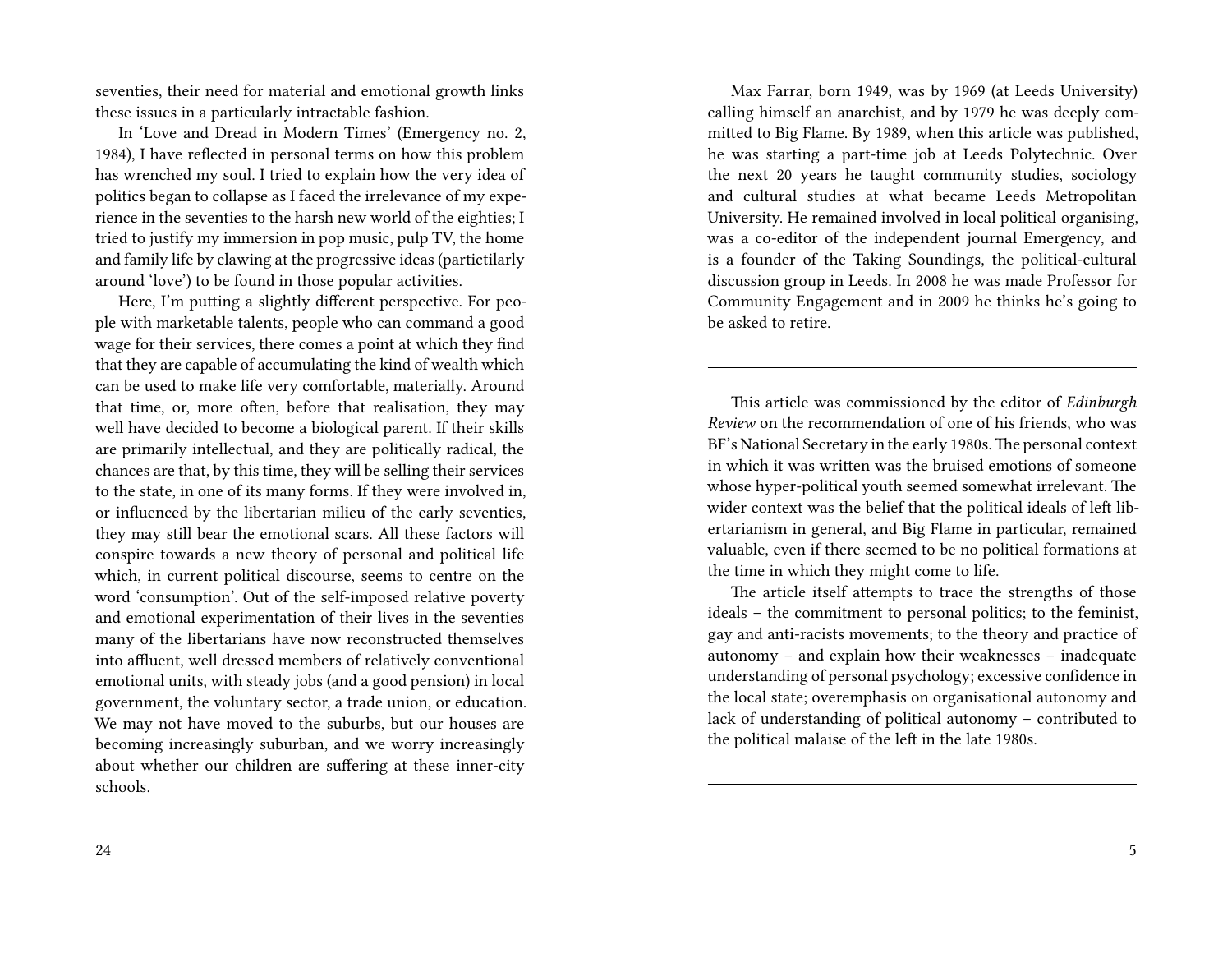It's uncomfortable turning over your own past. For about ten years, from 1972, I immersed myself in the left political milieu which styled itself libertarian with the enthusiasm of a missionary. Today I am defrocked. I find it hard to believe that I was so impressed by the tall, red-haired man in a pink beret who came to the Leeds University Union Angry Brigade Defence Committee meeting from a commune in Oxford which hung a banner on the wall facing the street saying 'Hey, hey, straight or gay, try it once the other way'. I was never reassured by the 'once'. He told me that he would never have children of his own because he believed in collective childcare and the abolition of biological parenting. His commune established itself in Leeds and within months they had chivvied our motley crew of anarchists, women's and gay movement members and community activists into forming the Leeds Libertarian Group. They slaved over typewriters and duplicators; in a selfless effort to recruit for the group and destroy the nuclear family, they took their policies into as many bedrooms as theycould. It's easy to slide like this from description into mockery, but it's a mistake to do so. I want to argue here that many of the ideas which were briefly established in the libertarian movements during the 1970s are to be revered and refined, but that we held other ideas that were fatal to our cause. A major problem for left libertarianism is that one of its most important insights — about the politics of sexuality under capitalism — became almost completely subversive of the movement. Its other theoretical contributions to modern socialist and revolutionary politics — the theory of autonomy and the linking of community and workplace struggles — were equally badly applied, leading to the debacle of radical reform in the GLC and other big city councils.

What were the libertarian movements of the 1970s? In the late 1980s a clear distinction has to be made between libertarians of the left and the right. Today, the expression has been hijacked by people around Margaret Thatcher, and has been

larly in the GLC, many organisations connected to the social movements obtained cash, workers and equipment. Perhaps some of those within the bureaucracies who processed their applications hoped to foster autonomy and were aware of this contradictory role for the local state. If they were aware of the problem, there is no evidence that they were able to solve it. In fact, since autonomy theory, properly defined, requires both political and organisational autonomy for the oppressed, the contradiction is insoluble. Even if council funds can be surreptitiously used to build an independent organisation, as soon as the group turns its attention to the development of independent, antagonistic political demands and practices, the council must cease its support in order to maintain the hegemony of the Labour Party.

## **Learning**

Once again, lack of political and theoretical clarity within the libertarian movements has fostered illusions and, in creating practices which have borne few progressive results, important ideas have become lost or discredited. Perhaps the main lesson is the one which, when perverted, leads us back into the comforting armchair. We have to think more carefully and draw more eclectically on the radical theories available to us internationally — and then these ideas have to be tested in practice and continually re-evaluated.

Of the specific ideas discussed here — libertarian personal politics, methods of organising, the state and the theory of autonomy — I want to suggest that the issues defined in the seventies are, if anything, more pertinent today. The problems are posed more sharply because, for the activists of the sixties and

racism. The cash figures cited here are from the draft of another article by Chetan Bath.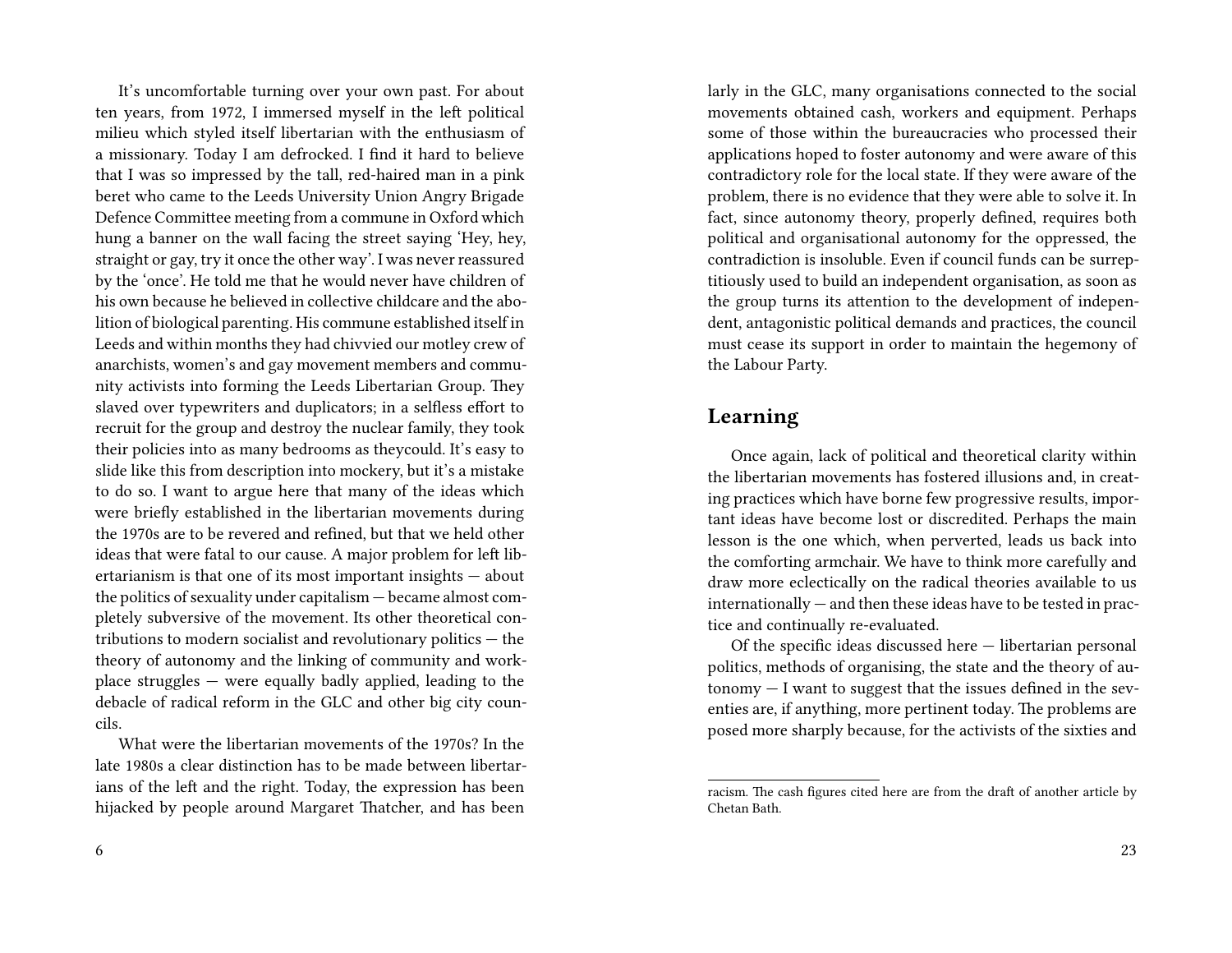the specifics of sexual politics could be allowed more regular space in left papers. But the ideas of what socialism is and the relationship to these ideas would remain the same'. Her omission of the black movement (indeed the lack of serious attention to black people in all the *Fragments* writings and *In and Against the State*) is significant, but her point has been borne out in the workings of the GLC's 'race', women's, gay and lesbian policies and in the plethora of 'equal opportunity' programmes in Labour councils throughout Britain.

The Labour council's policies on grants for groupings of gays, lesbians, women (white and black), black people (male and female), people with disabilities, Labour's efforts to provide equal opportunity in service provision; the small expansion of jobs within Labour councils for people in these categories… none of these are to be condemned out of hand. But it has to be clear that, while these ideas clearly derive from the activities of the autonomous movements, the practice has nothing to do with the theory of autonomy. It would be absurd to expect the Labour Party as a whole to adopt the real theory and practice of autonomy — this would result in the dismembering of its historical project — but it needs to be said that this theory appears not to have been understood by those who thought they were entering the Labour Party and the local state in order to propogate its implications.

What seems to have happened is that former members of *Big Flame*, supporters of autonomy for (white) women, black men and women, gays and lesbians, have entered the Labour Party and local councils with a view to diverting resources to the oppressed groups. There were significant resources to be diverted: the GLC's ethnic minority budget for 1983–4 was £2.5 million, and Urban Programme funding (which goes primarily to inner city areas) in those years was £317 million).<sup>1</sup> Particuthrust into the headlines by young conservatives who champion a form of complete 'freedom of the market' which would include the legalislation of heroin. In the seven- ties, those of us on the far left used the term to distinguish ourselves from Leninists and Trotskyists. It ran alongside the word 'Liberation' in the Women's Liberation Movement and the Gay Liberation Front; it identified us with the historical critique of authoritarianism in the conventional marxist parties but it consciously distinguished us from the antiquated and male-dominated practices of English anarchism.

We had groupings in most of the major cities in Britain, and came together between 1973 and 1975 at 'National Libertarian Newsletter Conferences'. In common with the rest of the far left, we engaged in struggles around workplace and international issues(particularly supporting republicanism in the north of Ireland), but our distinctiveness lay in our effort to extend the horizons of politics into what were called community issues — Free Schools, playgroups/nurseries, housing, Claimants Unions, local newspapers and so on.

## **Leeds Libertarians**

Within the Leeds Libertarians, the Oxford commune gave such prior- ity to another libertarian theme — sexual or personal politics ~ that we gained a certain notoriety even among our most adventurous peers. Their women members formed one of Leeds' first Women's Groups and their men established the first Men's Group. One of them pro- duced a pamphlet on New York's Revolutionary Effeminists; they circulated information about Berlin's Kommune 1; they organised a national conference on sexual politics and the family (in Leeds, May  $1973$ ) — in short, they pushed us into recognising that, under capitalism, our sexual and personal relationships were oppressive and in just as great a need of transformation as the boss-

<sup>1</sup> Chetan Bath's 'Funding the Flames' in *Emergency Magazine* 4 (ISBN 0 86356 008 3) analyses the contradictory nature of state funding of anti-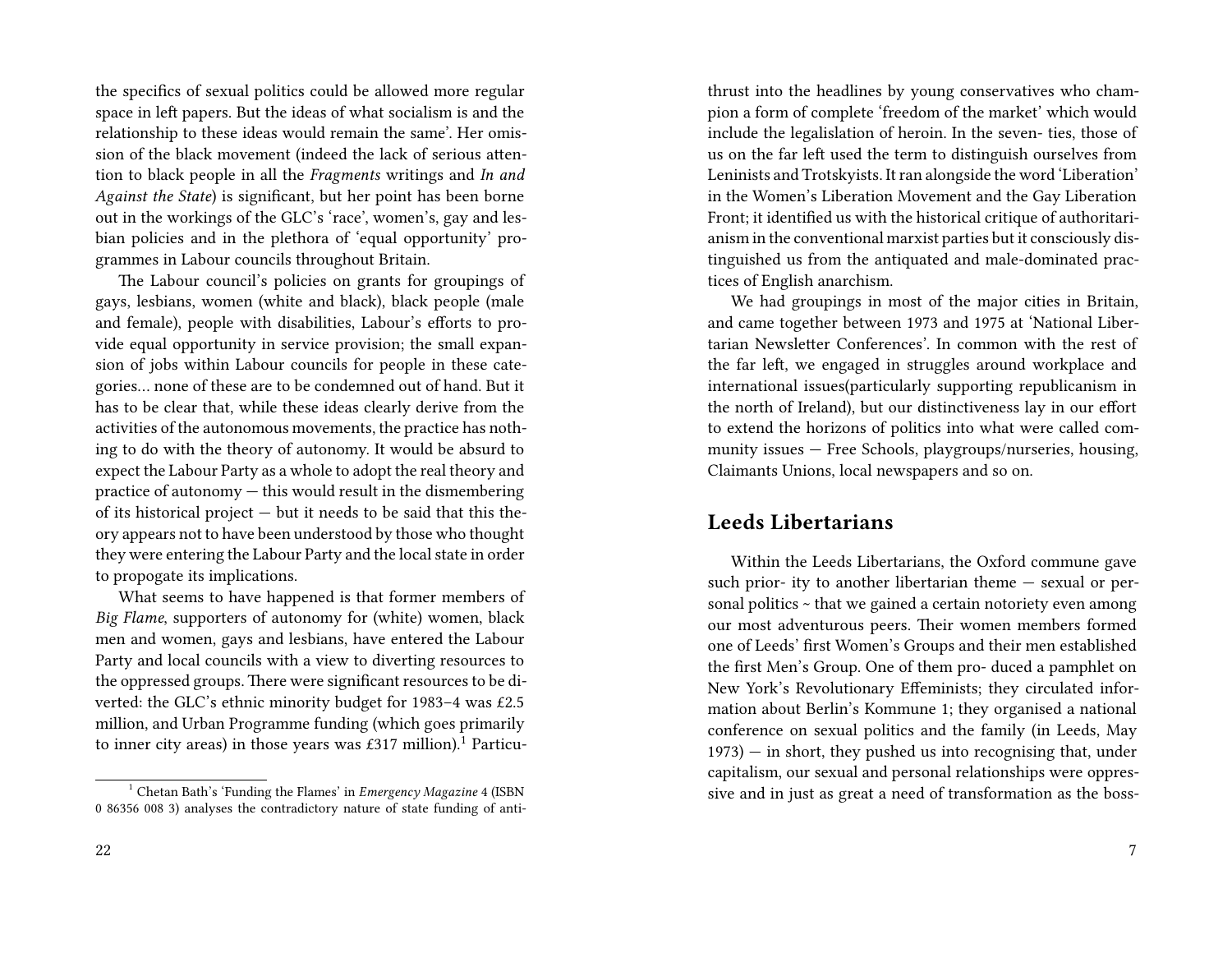worker relation- ships in industry. But it wasn't just rhetoric. They embodied the new way of living that they proposed in their communal household and collective childcare arrangements, immortalised by Nell Dunn in Chapter Four of *Living As We Do* (Futura, 1977).

Reading the minutes of the Leeds Libertarian meetings fifteen years later, I'm shocked to recall that, as a Group, we were right about so many things, yet we split within two years into separate tendencies and made exactly the same organisational mistake that *Beyond the Fragments* made in 1980. We thought that people with similar, though not identical, politics would want to meet together to discuss their various points of view and engage in common action. If only political life was so simple. Just like BiF we failed to realise that, if you reject the Leninist fetish of party discipline, you rely upon goodwill, solidarity and political coherence in proportions rarely found in mere mortals —and even less often found among middle class radical intellectuals.

Of course, the humanistic psychology of people's personal dispositions and methods of relating to each other in groups was not on the agenda. The Leeds Libertarians split on strictly 'political' grounds. We discussed in detail the 1973 Miners' strike and the economic crisis  $-$  a discussion led by the people from the Organisation of Revolutionary Anarchists, who soon despaired of the Group's refusal to organise; we discussed Women's Liberation, the Gay Liberation Front and Men against Sexism  $-$  and the initiators of these discussions soon despaired of the Group's wavering commitment to these issues; we discussed the position of children in capitalist society — and the most dedicated withdrew into the Free School and communal childcare movements. Issues that were not so close to home, like the north of Ireland and Allende's socialist victory in Chile, could be discussed and acted upon with less threat to the Group's dynamic, but, as the numbers

was the stress on the right to *independent organisations* of the oppressed groups in capitalist society. *Big Flame* argued that this organisational autonomy was to be encouraged in workplaces as well; workers who created independent rank and file organisations, separate from the ossified trade union structures, were offered support. The underlying argument was that all oppressed and exploited groups needed to create arrangements whereby they could define their own needs and goals entirely separately from those whom they identified as either directly oppressing or exploiting them, or who were characterised as the accomplices of the oppressors and exploiters.

The second part of the theory was equally important. This emphasised the creation of a *revolutionary politics* among the movements of the oppressed and exploited. Building on the marxist notion that the dominant ideas are those of the ruling class, the theory recognised that within the subordinate sections of society, including those in movements who were struggling against the oppressors, many of the ruling class' ideas would still exist. Political autonomy, in the sense of independence or separation from the dominant ideas, was stressed. The theory argued that reactionary ideas would have to be displaced by ideas and demands which were completely antagonistic to the dominant ideas and practices. *Big Flame* for instance supported the revolutionary socialist demands within each of the movements (distancing itself from the party-building Trotskyists by supporting organisational and political autonomy for the movements).

Of the two limbs to the theory — organisational autonomy and political autonomy  $-$  only one, organisational autonomy, seems to have been carried through into the eighties. In a prescient paragraph of her essay referred to above, Sheila Rowbotham wrote: 'It would be ironic, wouldn't it? The autonomy of the women's movement and gays might be recognised, the right to have gay and women's caucuses on everything granted,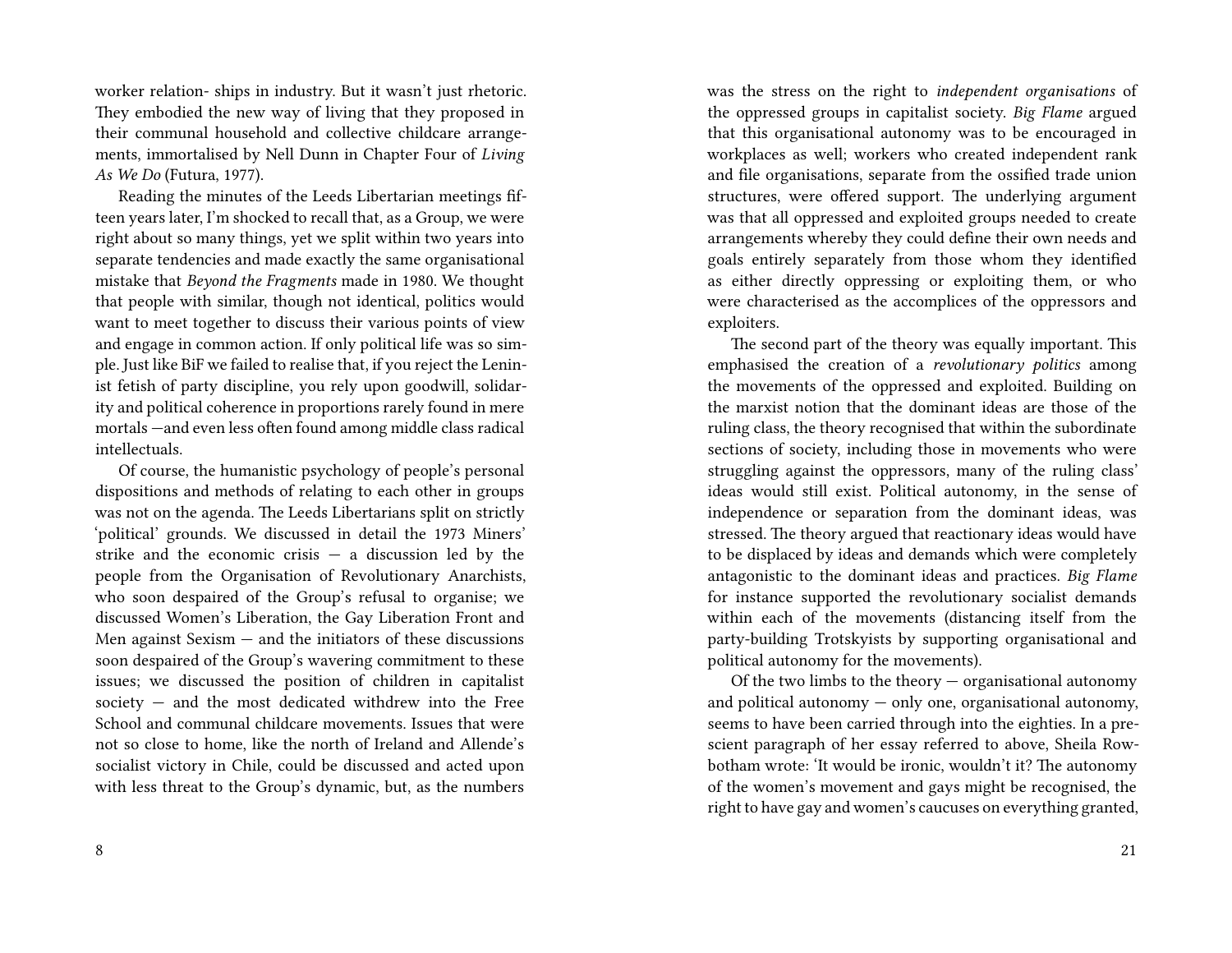omy and power' never explains what the theory of autonomy actually entails.

*Red Notes*, a tiny, home-made publisher in east London, provided a string of theoretical pamphlets throughout the seventies composed of translations of the Italian marxists (Toni Negri, Mario Tronti, Sergio Bologna and company) whose theories on autonomy underpinned the activities of organisations such as *Lotta Continua*. It's rare to find anyone in Britain who read these pamphlets, partly because the arguments are often obscure and partly because of the system of publication. (Red Notes pamphlets address was Box 15, 2a St Pauls Road, London N1. Its ISBN prefix is 0 906305.)

*Big Flame*'s effort to apply this theory has been briefly described above. But *Big Flame* became increasingly reluctant to openly identify itself with the theory when, after the collapse of *Lotta Continua* in the latter part of the seventies, 'autonomist' ideas became associated with the Italian 'armed opposition', of whom the *Red Brigades* were the most famous example. *Red Notes* has resolutely refused to interpret the texts it translated and published. When Toni Negri was held in prison prior to trial for alleged association with the *Red Brigades*, *Red Notes* implicitly distanced itself from Negri and autonomy theory by failing to publish any further texts on the Italian theory.

With hindsight, this absence of theoretical development of the ideas — whose implications for Britain were quite different from Italy's — may be one reason why they were so badly applied when people who had been influenced by them took up important jobs in local government in the eighties.

In Italy, the theory of autonomy was used as a method of analysing the volatile struggles which involved literally masses of students, tenants and workers. In England, where struggles were both numerically and politically less developed, the ideas took on two aspects in *Big Flame*. One, reflecting the reality of the movements of (predominantly) white women, of black women and men, and of gay and lesbian people, who were attracted to our meetings grew, the inclination to split grew proportionately.

It was the issue of personal politics which I found hardest to deal with. I turn up pages, handwritten on beaches in Corsica and Sardinia in the summer of 1974, in which I agonise over the problem of relating the massive evidence of Leninist activity in Italy to the failure of marx-ism to deal with social relationships; these remain crucial issues. The Italian marxists' failure to deal with personal politics was one reason for the degeneration of that massive popular revolt into the adventures of the Red Brigades, and the parallel, if less dramatic, failure in Britain is part of the explanation of the collapse of movement politics into the soulless corridors of Labour Party bureaucracies.

Instead of indulging in '1968' nostalgia we should examine the political rise and fall of the generation formed by the insurrections of the late sixties. We need to explain why so many have left their collec- tives, their consciousness-raising groups, their squats, the Black Power organisations, their community action groups, their rank and file workers' groups… and why many of these activists have now buried themselves in labourism.

By July 1975 Leeds Libertarian Group had fallen apart, and another twenty of us were meeting to try to pick up the pieces. The open intention of these meetings was to clarify our theory and organise. The documents we circulated stressed the political limitations of our community-based politics in the Adventure Playground, the Nursery, the Advice Centre and the community newspaper. This new grouping was strongly influenced by the recently formed 'revolutionary socialist' organisation Big Flame. *Big Flame* had started in Liverpool in 1971 around local industrial struggles. In 1972, inspired by the Italian marxist organisation *Lotta Continua* they formed additional 'base groups' on some of Liverpool's housing estates to contribute to the emerging community struggles. BF's contributions to the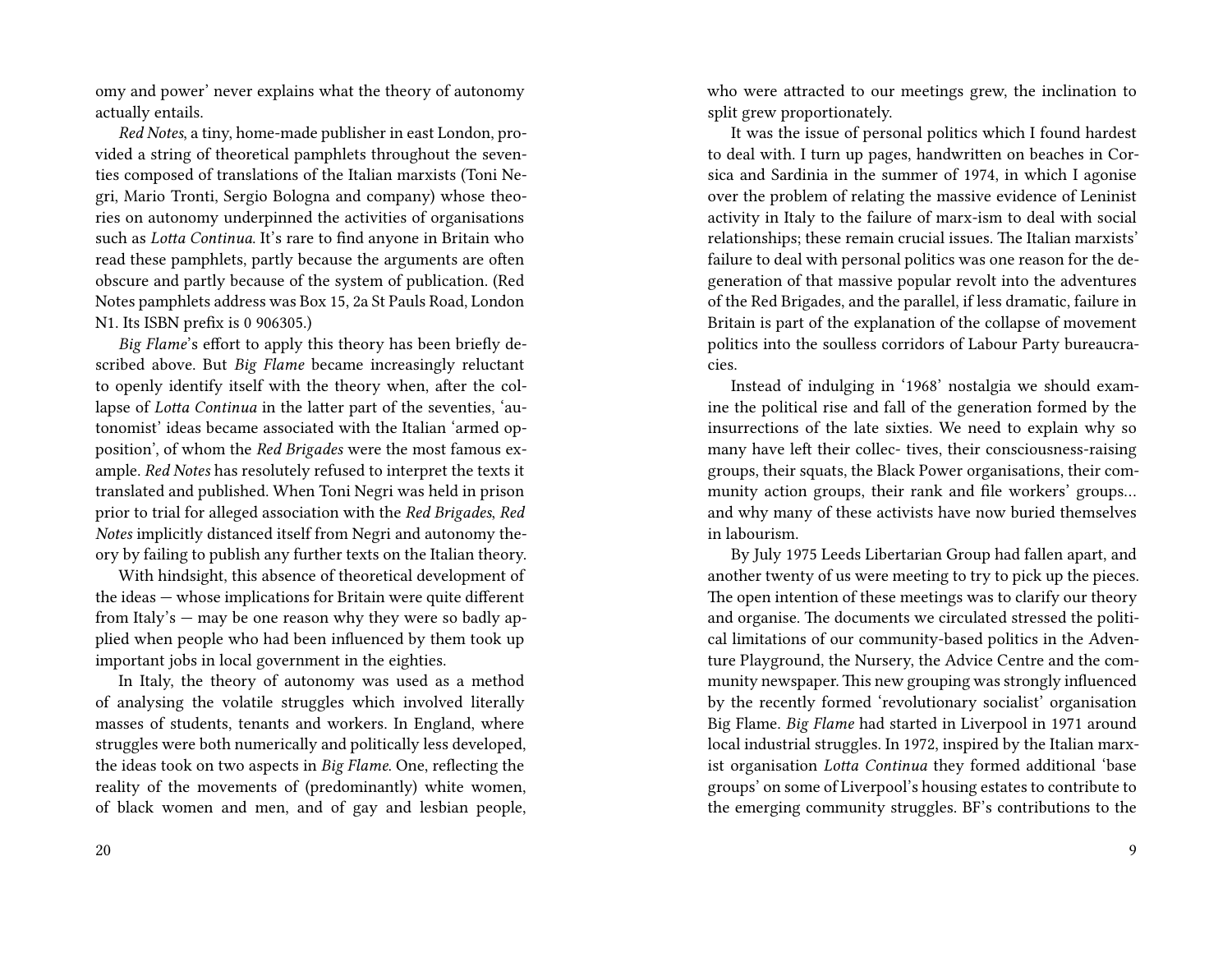Libertarian Newsletter brought a sense of theory and organisation to an otherwise inchoate bundle of duplicated texts, and by late 1974 there were branches of the organisation in East and West London, Manchester and Birmingham.

Some of us former members of Leeds Libertarians joined Big Flame in 1975 because that organisation seemed to provide a theory which linked community, industrial and public sector activity, and which integrated the pro-feminist, anti-racist and internationalist concerns that we had developed. Above all, Big Flame could provide a national and international network with a clear public face, without falling prey to Leninist hierarchies and authoritarianism. The organisational and conceptual breakthrough was the concept of autonomy, which was borrowed from the new Italian marxists and bent into a shape which fitted the development in Britain of the women's, the gay and the black movements. (Its many publications should be available through inter-library loans: magazine; ISSN 0309 9067; pamphlets: ISBN prefix 0906082; also see John Howell, 'Big Flame: resituating socialist strategy and organisation in *Socialist Register*, ed. Milliband and Savile, Merlin Press, 1981.)

For the next five or six years, *Big Flame*'s theory and practice made a lot of sense to me. It keyed in very well with the arguments of Lyn Segal, Sheila Rowbotham and Hilary Wainwright in the 1979 book *Beyond the Fragments* — Feminism and the Making of Socialism, which is not surprising, since Segal and Rowbotham were longstanding libertarians (Segal joined *Big Flame*) and Wainwright was a recent exile from the more open-minded wing of the *International Marxist Group*. But of course only fools and Trotskyists could fail to notice that this theory and practice wasn't making much sense to the masses whom we claimed to serve.

By 1988, the distressing fact of the virtual collapse of a libertarian tendency in Britain has to be confronted. Many of the 70s libertarians are now to be found within the machinery of the local state, and, often with mixed motives, many have joined

Many of the leading officers appointed in the early 1980s by the Greater London Council were well versed in the theories of the 'Fragments' movement and (in various degrees of dilution) some of the GLC's policies were taken on by Labour councils throughout Britain. To debate in detail whether or not these policies 'worked' during the eighties is beyond the scope of this essay; suffice it to say that the optimistic tone of *In and Against the State* would not be echoed today by anyone who has been close to that experience over the past eight years.

The ground for entry into the local state was theoretically tilled by the non-party movement during the late seventies, and those of us who were a part of that movement and who are not impressed with its results are now forced to recognise our ideological complicity. The arrogance of the 1968 generation is nowhere more obvious than in its unashamed espousal in the 80s of technical expertise and Party professionalism — values which they subjected to a withering critique during the 70s.

#### **Autonomy**

There was a third conclusion drawn from the seventies' movements' theory which has also rebounded upon us. 'Autonomy' — usually used in the expression 'autonomous movements' — was a well-worked word in the seventies; but, *as a theory*, discussion took place in the narrowest confines of the movements. This is partly because there was always a desperately English contempt for theory within the movements, combined with an insistence on the sole value of experience and practice; an attitude which was reinforced in some circles of the women's movement by the denunciation of theory as an aspect of male power. Even in Sheila Rowbotham's long contribution to *Beyond the Fragments*, where she provides a stimulating, gentle and jargon-free review of leftist and feminist theories of organisation, her section entitled 'auton-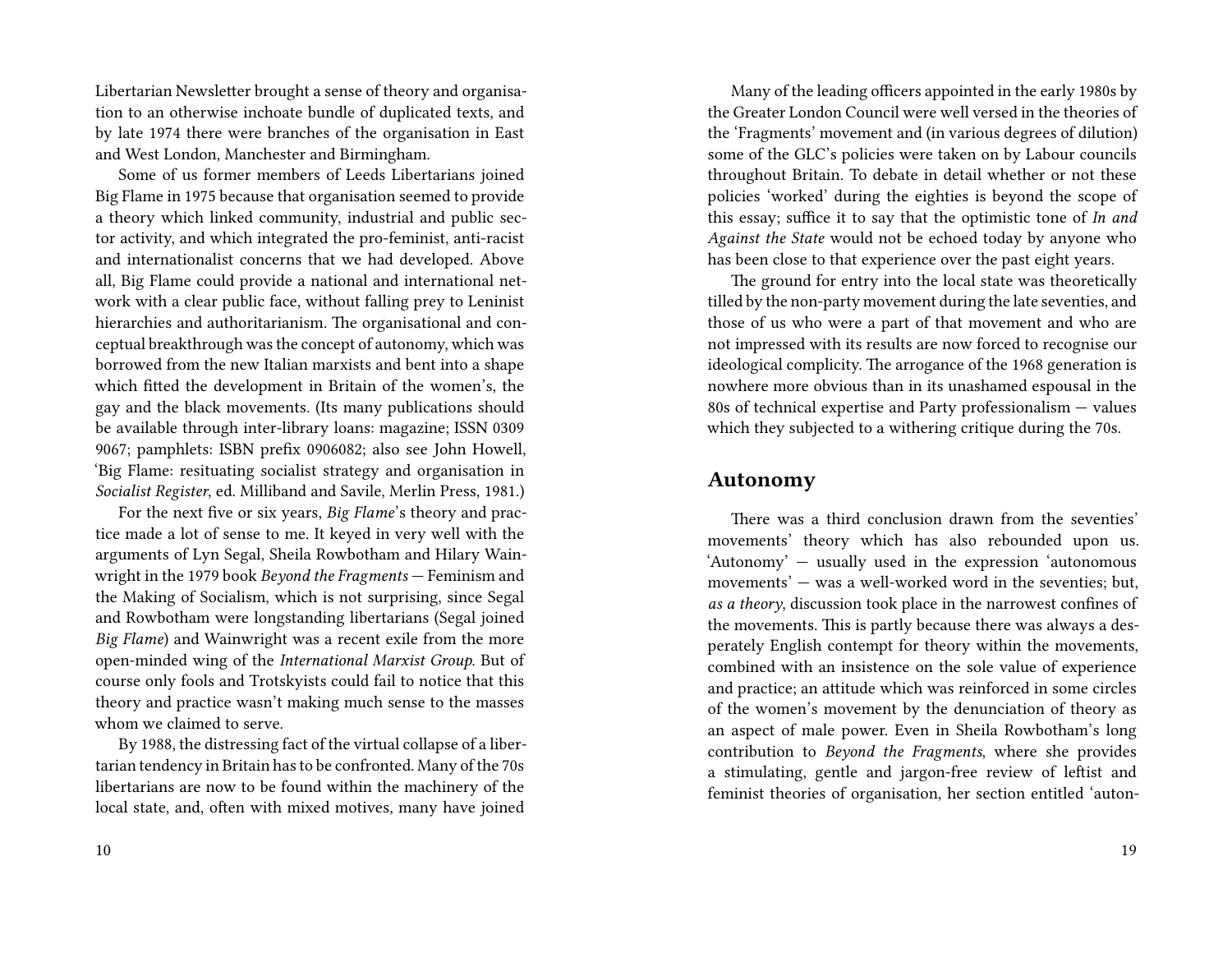### **In and Against the State**

The most developed articulation of this line of thinking within the 'Fragments' movement came in another 1979 publication called *In and Against the State* by an ad hoc collection of radical non-party intellectuals called 'The London-Edinburgh Weekend Return Group'. Originally published privately as a pamphlet, it was later republished in book form by Pluto Press. It's hard to know how influential this piece was. I certainly thought it was brilliant at the time; re-reading it today I see how it opened the door still wider to working *for* the state, when its clear intention was to show people how to work *against* the state. Partly, the writers were victims of their time: they were reviewing the experience of state workers in sectors like teaching, hospitals, community work and advice work, all of whom had played a real part in the militant activities of the seventies. The pamphlet took these struggles a step further by showing how these were battles with a *capitalist* state apparatus, and by asserting that activity now had to be directed against the particular forms of social relationship engendered by that type of state.

A warning of the flaw in their analysis came when they stated, in a rare bout of metaphorical writing, that the state is merely 'a thin crust on a seething, bubbling cauldron of soup' (p.38). They went on to argue that to take the struggle into the arena of social relationships we must get jobs within the state apparatus: 'It is possible to see many courses of action that can challenge the 'state form' while we stay within the state. That is the point: such action cannot be taken from outside the state, only from within' (p.48). Although they reported the views of left Labour councillors, and were quite clear about the limitations of their role given the nature of central government's underfunding of local services, they said that 'there was a clear distinction to be made between opposition and managerial space' in local councils (p.62).

Labour  $-$  a party which, a handful of years before, they had utterly scorned. A degenerate semblance of left libertarianism lives on in the squats and street fighting antics of groups influenced by *Class War*, whose peculiar mixture of venom, autonomy and authoritarianism may well be an understandable reaction to Thatcherism, enforced unemployment and the debasement of the non-party left, but which bears little or no ideological resemblance to the movements of a decade ago.

Like the writer of an Elizabethan tragedy, I want to try and uncover the part we libertarians played in our own downfall.

## **Personal politics**

A major part of the libertarian politics was an inter- and intrapersonal war of attribution on the psyche. In my case, this traumatic process had, in the long run, the benefit of checking my authoritarianism and helping me walk more cautiously along the path laid down by my gender, class, colour and education. Our movement was small in number, but large in political influence, and many of the other white men in our sphere were, it seems to me, affected in quite different ways by our politics of subjectivity. If these politics reached your bed it was rare for you to wake up in the same place. The news of the commune in which all doors were removed and you weren't allowed to decide for yourself who was to share your bed spread fast, especially when a time bomb of a pamphlet by the *Red Collective* called 'The Politics of Sexuality under Capitalism' seemed to provide a theory which justified this bizarre practice. The assault on the nuclear family, opened up for many of us by R. D. Laing, added to by Wilhelm Reich, helped along by the women's movement pamphlet 'The Myth of Motherhood', was translated into a ideology of anti-monogamy and the substitution of the collective for the parent. It took about five years for these politics to work themselves out for those who were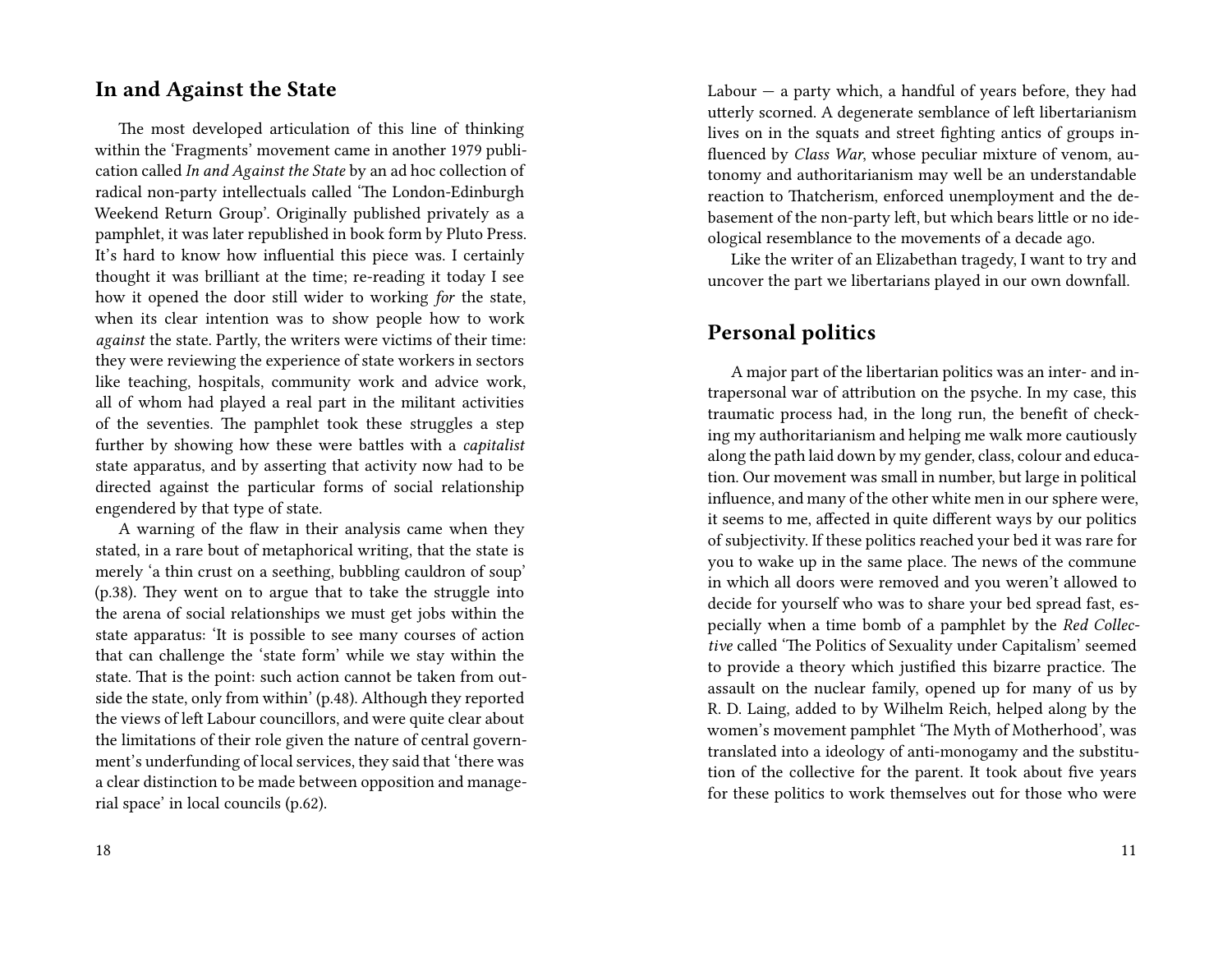involved, and a myriad of less challenging domestic arrangements have emerged.

The shock-waves of personal politics had a much larger effect on subsequent political action. than is commonly acknowledged. Although the number of us who were actively experimenting was small, many others read or heard about these ideas. More significantly, the very large number of people who were either members of women's groups, or who identified themselves with the women's movement, were engaging in personal journeys through their own biographies, as well as taking public, political action. The spin-off from the subjective changes in the women (whether it was the move towards political lesbianism or to radical reappraisals of their heterosexual relationships) had as significant an impact on men, and ideas about social relationships, as their other actions had on the material world.

The people who came into contact with these ideas, but who avoided the psychological trauma of trying to put all of them into personal practice, drew, I think, several conclusions which affected their politics in the 1980s; many of those who were temporarily shipwrecked by libertarian sex-pol resurfaced with similar conclusions.

As an indirect result of these personal experiences and the accounts of these experiences, a new form of politics has been constructed in the 1980s. The ruinous effects of the libertarian lifestyle jolted many of us out of libertarian politics; and, to use that macabre commonplace, we threw out the baby with the bathwater.

The first stage of the 1980s political process was to construct a consumptionist, left-wing life style out of libertarian subjectivism. Our emphasis on the quality of relationships, the nature of domestic lives, how children were moulded by capitalist patriarchy — combined, in groups like *Red Therapy* (which spawned commercial radical therapy practices) with a new attention to psychoanalysis — made it possible to justify an es-

It was not just the failure of the *Fragments* to assemble, nor the increasingly triumphal passage of Thatcherism, nor the peculiar situation inside the Labour Party which led to the new attitude towards labourism, though all these played their part. The debates within the Trotskyist groups about the failure of the far left in seventies and the apparent rise of the grouping around Tony Benn led to many of their groups splitting and entering the Labour Party. (*Big Flame* lost several of its most experienced members in the same way). These developments did combine to make the Labour Party seem a more attractive proposition to people who had tried the *Fragments* networks and found that they had little to offer.

There was, in addition to this, an important contribution to this trend from within libertarian ideology. The most significant ideas which lead to the new sympathy for the politics of local councils and the Labour Party may be found within the work produced by the libertarian and non-party movements of the seventies. There were strands in our ideology and practice which, I now see, laid the basis for a sympathetic attitude towards left-labourism. Despite our antistate rhetoric, much of our political practice was soft on reformism. The tenants' movement had spawned community workers and demands on local councils; teachers' struggles were often aimed at their local Town Halls; health workers made demands on the state which fostered the idea that a left Labour government might meet these demands, unlike the right-wing Labour government which had introduced the cuts in the first place. The idea of Workers' Plans for each industry, formulated by Mike Cooley and his associates at Lucas Aerospace, gave a new authority to these ideas (even libertarians sometimes felt that industry was the focus for 'real politics'). Workers Plans met the libertarian critique of economistic workplace demands and they pointed towards the idea of concrete preparation for a truly socialist future in industry; but implicitly they relied on a government adopting this approach on a national scale.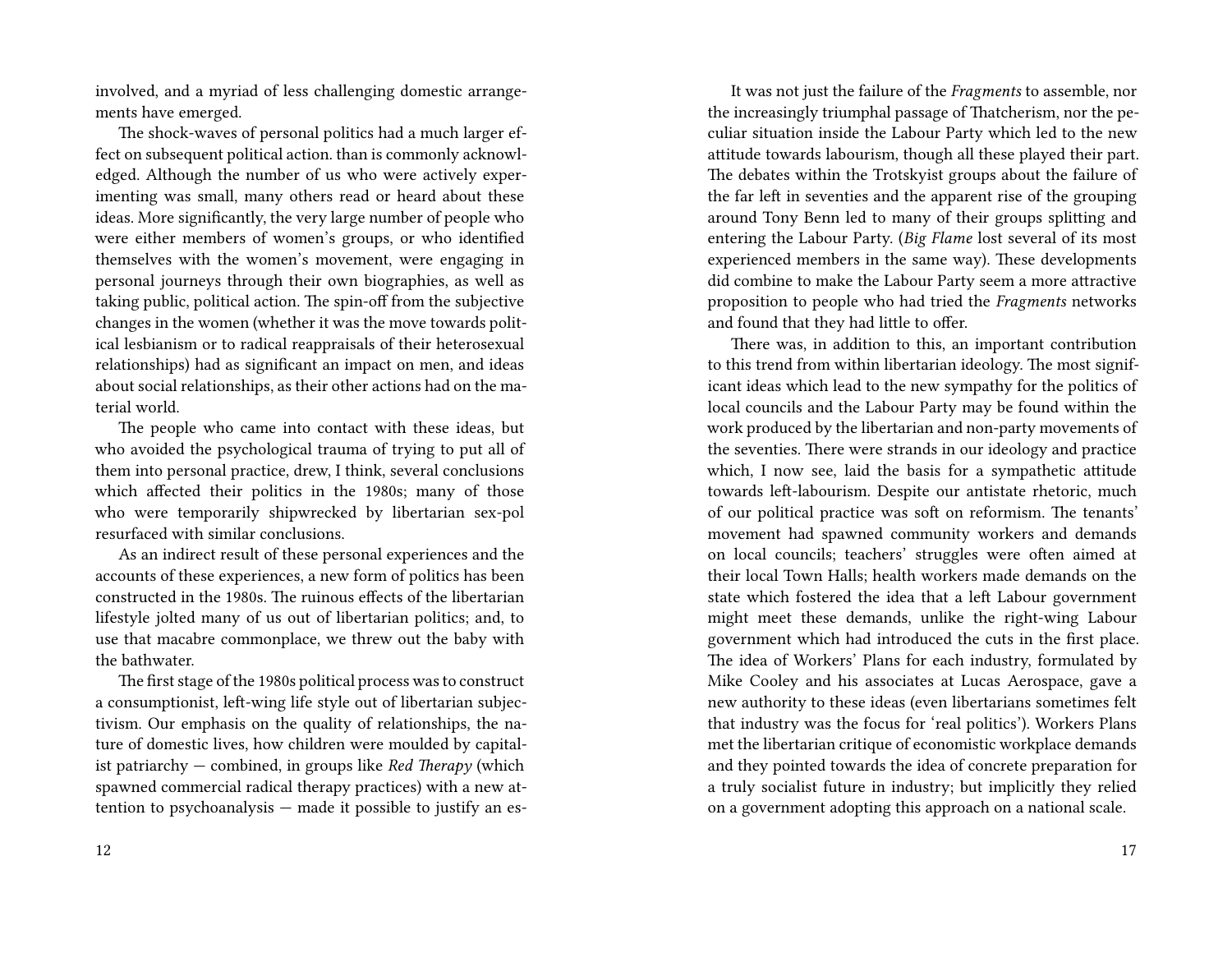wrapped in contributions from men against sexism and gay socialists show a movement which is articulate about the problems and absolutely lost for solutions. This emphasis on theory and discussion has enormous value in a period of motivation for political action; in the 'downturn' it can too easily lead to the exposure of problems which seem insuperable. The armchair, the video and *Marxism Today* seduce the radical intellectuals.

*BtF* held enormous promise and those of the organising group who continued to meet afterwards worked hard to build on its energy. Several Bulletins were produced, and there was money in the bank. But the proposed regional groupings never materialised. It was as though the participants were overwhelmend by *deja vu*. The vast majority of us had been to one conference after another over the previous ten years and our optimism was collapsing. Perhaps there was something dispiriting about the resolute refusal of the organisers to take a leading role; it may have been even more dispiriting to acknowledge that our politics dictated that we reject anyone who did attempt to lead.

Personally, my confidence in *BtF* evaporated when 600 youngsters turned up to the anti-racist, pro-feminist punk band the *Au Pairs* while, next door, almost all the *BtF*ers were absorbed in Frankie Armstrong and Leon Rosselson. I'd organised the *Au Pairs* to play as an alternative to Rosselson and Armstrong because I had assumed that many *Fragments* supporters would share my enthusiasm for *Rock Against Racism*, and the flourishing punk-reggae-political culture that it had harnessed. *RAR* was the one mass movement of the late seventies which had real promise. But as young people, who had not taken part in the *Fragments* discussion, flocked in to enjoy the *Au Pairs*, the *Fragments* were engaged in quiet communion with the radical folk singers who captured the spirit of an era that was disappearing before our eyes.

cape into living well, while remaining on the left. Wide layers of the non-Trotskyist left took on the idea that personal life had to be a focus for political change, under the combined pressure of the women's movement and the mixed libertarian movement, but this pressure was translated into an obsession with the quality of our *own* lives, and the revolutionary component — the need for transformation of the subjective lives of the population as a whole — was lost in demands which met our own needs as political activists. Since we believed that the personal is political, and that politics should start from personal needs, and since we had discovered that self-imposed poverty, chaotic sex and disoriented children were making us miserable, we had to make some changes. We wanted psychological and physical comfort.'

This need to nurture ourselves and our children was merely a rediscovery of something which most of us had grown up with. Many of us came from reasonably affluent, family-centred homes. We'd grown up in the post-war boom: the first teenagers with cash of our own. Whether we'd been Mods or Hippies (or both), we had consumed as much of the music, the clothes and the drugs that we could afford. Some of us had travelled with our parents, others had hitch-hiked across continents; very few of us were *poor*. The temporary libertarian rejection of middle class affluence was real — many an heiress lived in a squat  $-$  but when voluntary material hardship is combined with the collapse of personal relationships, only the most devout will forego the strange security of consumption.

Those of us who had bought big houses in which to practice our collectivist ideology found that we had laid a solid material base for the good life, particularly if they had been purchased in London's working class neighbourhoods in where we had chosen to proselytise, and we proceeded to add fitted kitchens to our holidays in Greece, tetchily arguing about who had done the most housework that week.